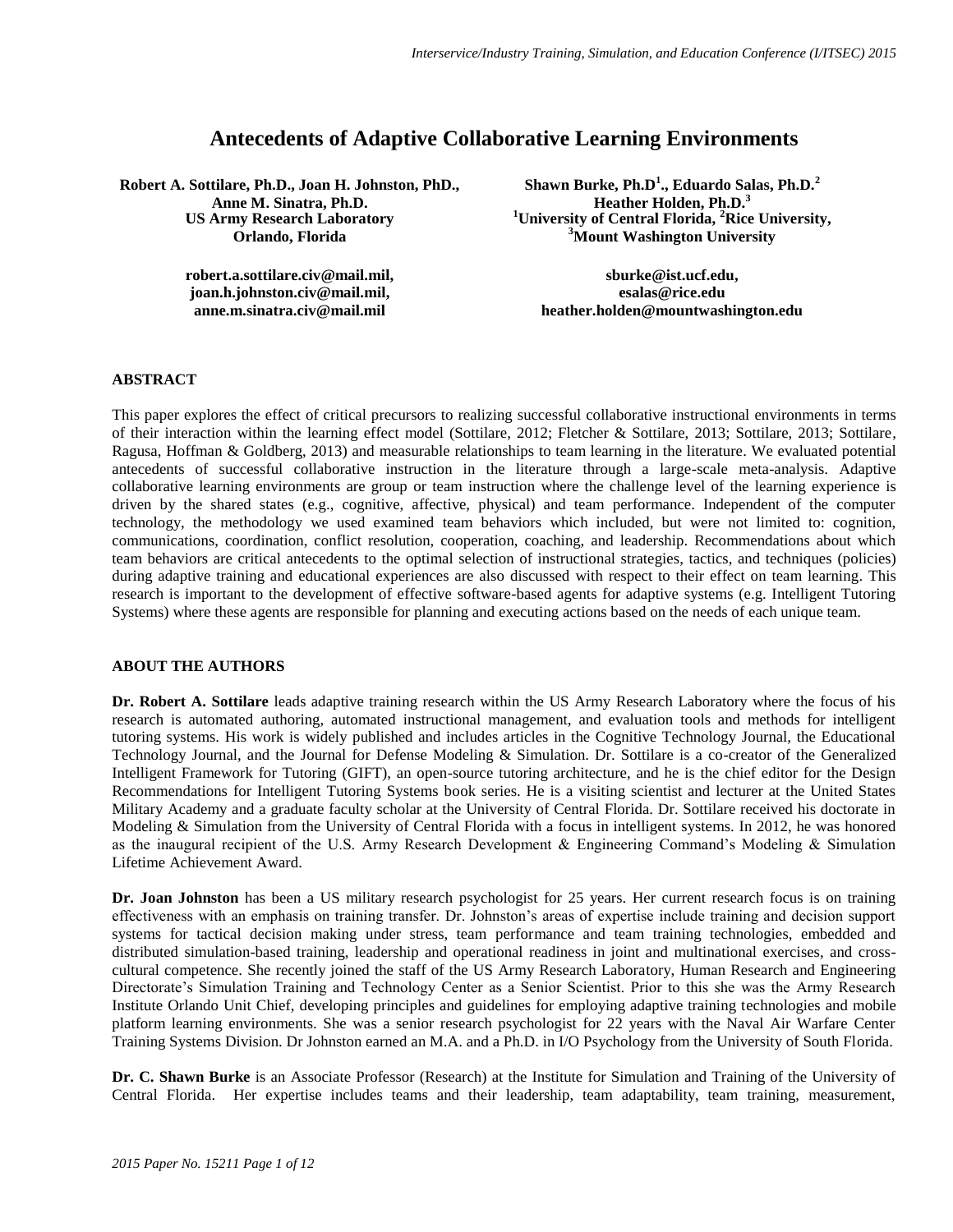evaluation, and team effectiveness. Dr. Burke has published over 80 journal articles and book chapters and has presented/had work accepted at over 170 peer-reviewed conferences. She is currently investigating issues surrounding: leadership within virtually, distributed teams, team cohesion, issues related to multi-cultural team performance and multi-team systems. She is also currently funded on three separate NASA grants to investigate issues pertaining to 1) multi-cultural teams, 2) team leadership, and 3) social and task roles within long duration, exploration teams, respectively. The above work is conducted with an interest in team leadership and training teams for operating in complex environments. Dr. Burke earned her doctorate in Industrial/Organizational Psychology from George Mason University and is an Associate Editor for the Journal of Trust Research and Consulting Editor for the Journal of Business and Psychology. She also serves as an ad-hoc reviewer for several journals, including: Leadership Quarterly, Journal of Applied Psychology, Military Psychology, Small Group Research. She has co-edited books on adaptability and advances in team effectiveness research.

**Dr. Anne M. Sinatra** is an Adaptive Training Scientist at the Simulation & Training Technology Center (STTC) within the U.S. Army Research Laboratory. The focus of her research is in cognitive and human factors psychology. She has specific interest in how information relating to the self and about those that one is familiar with can aid in memory, recall, and tutoring. Her dissertation research evaluated the impact of using degraded speech and a familiar story on attention/recall in a dichotic listening task. Her work has been published in the Journal of Interaction Studies, and in the conference proceedings of the Human Factors and Ergonomics Society. Prior to becoming an ARL Scientist, Dr. Sinatra was an ARL Post Doctoral Fellow and Graduate Research Associate with UCF's Applied Cognition and Technology (ACAT) Lab, and taught a variety of undergraduate Psychology courses. Dr. Sinatra received her Ph.D. and M.A. in Applied Experimental and Human Factors Psychology, as well as her B.S. in Psychology from the University of Central Florida.

**Dr. Eduardo Salas** has co-authored over 489 journal articles and book chapters and has co-edited over 25 books. He is on/has been on the editorial boards of Personnel Psychology, Theoretical Issues in Ergonomics Science, Applied Psychology: An International Journal, International Journal of Aviation Psychology, Group Dynamics, The Leadership Quarterly, Journal of Occupational and Organizational Psychology, and several others. He is past Editor of Human Factors journal and current Associated Editor for the Journal of Applied Psychology and Military Psychology. His expertise includes helping organizations on how to foster teamwork, design and implement team training strategies, facilitate training effectiveness, manage decision making under stress, develop performance measurement tools, and design learning and simulation-based environments.

**Dr. Heather Holden** is an assistant professor in the school of Information Technology at Mount Washington College in Manchester, NH. She previously served as a researcher in the Learning in Intelligent Tutoring Environments (LITE) Lab at the U.S. Army Research Laboratory (ARL) in Orlando, Florida. Her primary areas of research interests are technology acceptance and human computer interaction. Dr. Holden earned her Doctorate and Masters in Information Systems from the University of Maryland, Baltimore County. She also has a graduate certificate in Instructional Technology from the same university. Dr. Holden also possesses a BS in computer science from the University of Maryland, Eastern Shore.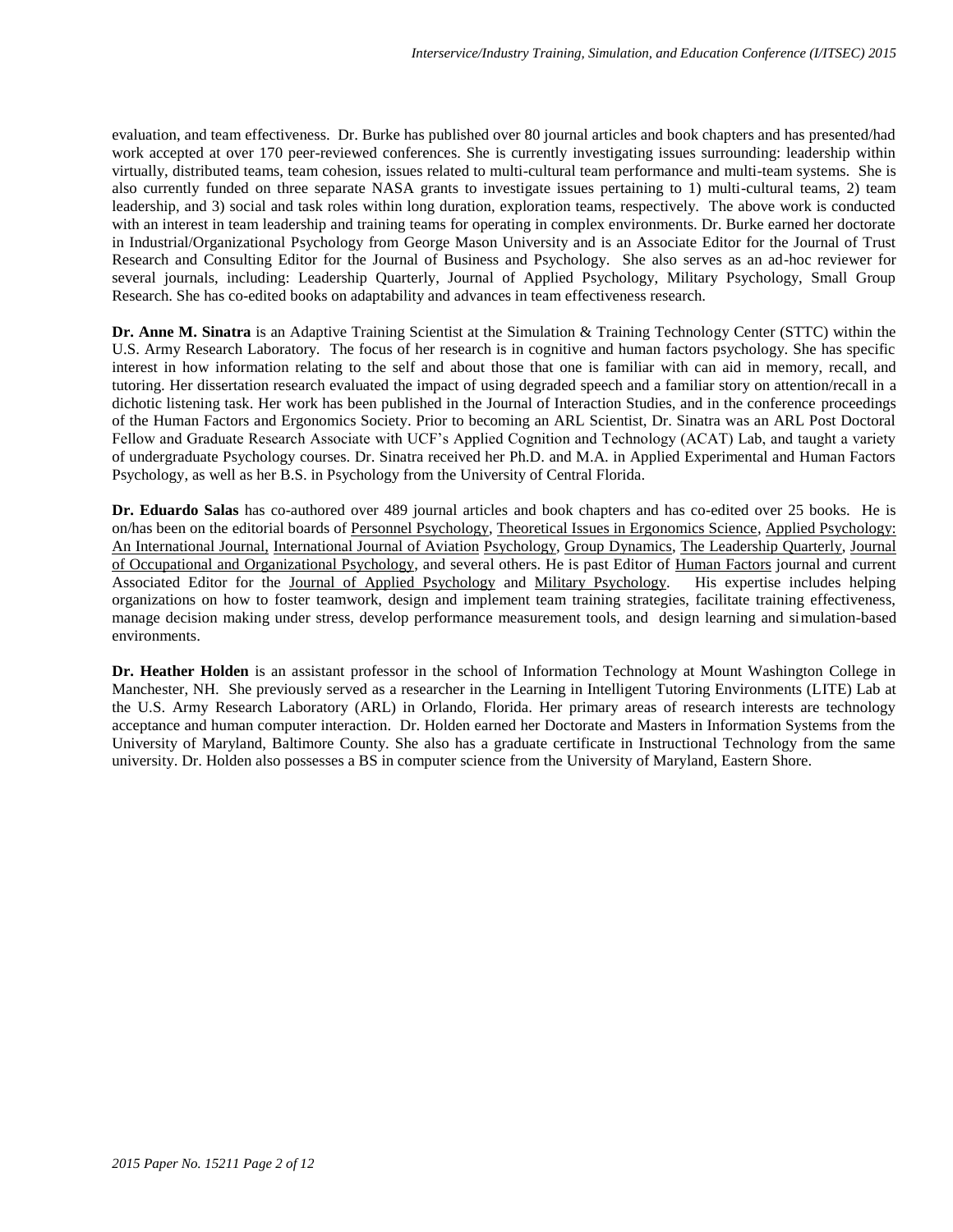# **Antecedents of Adaptive Collaborative Learning Environments**

**Robert A. Sottilare, Ph.D., Joan H. Johnston, PhD., Anne M. Sinatra, Ph.D. US Army Research Laboratory Orlando, Florida**

> **robert.a.sottilare.civ@mail.mil, joan.h.johnston.civ@mail.mil, anne.m.sinatra.civ@mail.mil**

**Shawn Burke, Ph.D<sup>1</sup> ., Eduardo Salas, Ph.D.<sup>2</sup> Heather Holden, Ph.D.<sup>3</sup> <sup>1</sup>University of Central Florida, <sup>2</sup>Rice University, <sup>3</sup>Mount Washington University**

**sburke@ist.ucf.edu, esalas@rice.edu heather.holden@mountwashington.edu**

# **INTRODUCTION**

The use of adaptive, computer-based technologies (e.g., Intelligent Tutoring Systems – ITSs) to support tailored learning experiences is prevalent in well-defined, individual educational domains including physics, mathematics, and software programming. Adaptive training and education (ATE) solutions are desirable additions to the blended learning solution set sought by the military community because of their significant effect on performance and learning. One-to-one human tutoring has been shown to be significantly more effective than one-to-many instructional methods (e.g., traditional classroom instruction: Bloom, 1984; VanLehn, 2011). However, one-to-one human tutoring is neither practical nor affordable in large organizations like the military (Sottilare & Proctor, 2012). A promising alternative to one-to-one human tutoring are one-to-one ATE tools which include ITSs.

Meta-analyses and reviews support the claim that ITS technologies routinely improve learning over classroom teaching, reading texts, and/or other traditional learning methods. These meta-analyses normally report effect sizes (sigma, σ), which refer to the difference between the ITS condition and a control condition, usually classroom training, in standard deviation units. The reported meta-analyses show positive effect sizes that vary from  $\sigma = 0.05$ (Dynarsky et al., 2007) to  $\sigma$  = 1.08 (Dodds & Fletcher, 2004), but most hover between  $\sigma$  = 0.40 and  $\sigma$  = 0.80 (Ma, Adesope, & Nisbet, 2014; Fletcher, 2003; Graesser, Conley, & Olney, 2012; Steenbergen-Hu & Cooper, 2013, 2014; VanLehn, 2011). A current best estimate from all of these meta-analyses is  $\sigma = 0.60$ . This performance is comparable to human tutoring which varies from  $\sigma = 0.20$  and  $\sigma = 1.00$  (Cohen, Kulik & Kulik, 1982; Graesser, D'Mello, & Cade, 2011), depending on the expertise of the tutor. Human tutors have not varied greatly from ITSs in direct comparisons between ITSs and trained human tutors (Olney et al., 2012; VanLehn, 2011; VanLehn et al., 2007).

To capture best practices in ATE, ARL has developed the Generalized Intelligent Framework for Tutoring (GIFT; Sottilare, Brawner, Goldberg, & Holden, 2012; Sottilare, Holden, Goldberg, & Brawner, 2013), an open-source, modular architecture whose goals are to reduce the cost and skill required for authoring adaptive training and educational systems, automate instructional delivery and management, and to develop and standardize tools for the evaluation of ATE technologies. GIFT has been applied to generate adaptive tutoring concepts in military domains which include: virtual construction equipment training, military systems engineering process training, cryptography equipment training, adaptive marksmanship, game-based tutoring for medical care under fire training, and land navigation. Future applications will include: military planning, military decision-making and problem solving, and expanded applications of adaptive marksmanship.

To date, GIFT and other adaptive systems (e.g., AutoTutor, Cognitive Tutor, and Digital Tutor) have been primarily applied to individual ATE domains where interaction between an artificially-intelligent process (e.g., rules, decision trees, or software-based agents), the learner, and the training/educational environment is regulated to engage the learner and optimize learning and performance. Sottilare outlined this process known as the learning effect model (LEM; Sottilare, 2012; Fletcher & Sottilare, 2013; Sottilare, 2013; Sottilare, Ragusa, Hoffman & Goldberg, 2013; Sottilare, 2015, in press) and posits that instruction that is tailored to support the learning needs of an individual will be more efficient and engaging, and thereby more effective than non-tailored materials. The LEM is a real-time inner loop model which includes the learner, a mechanism for classifying learner states, a domain-independent planner called a strategy engine, and a domain-dependent tactical engine that selects actions and executes those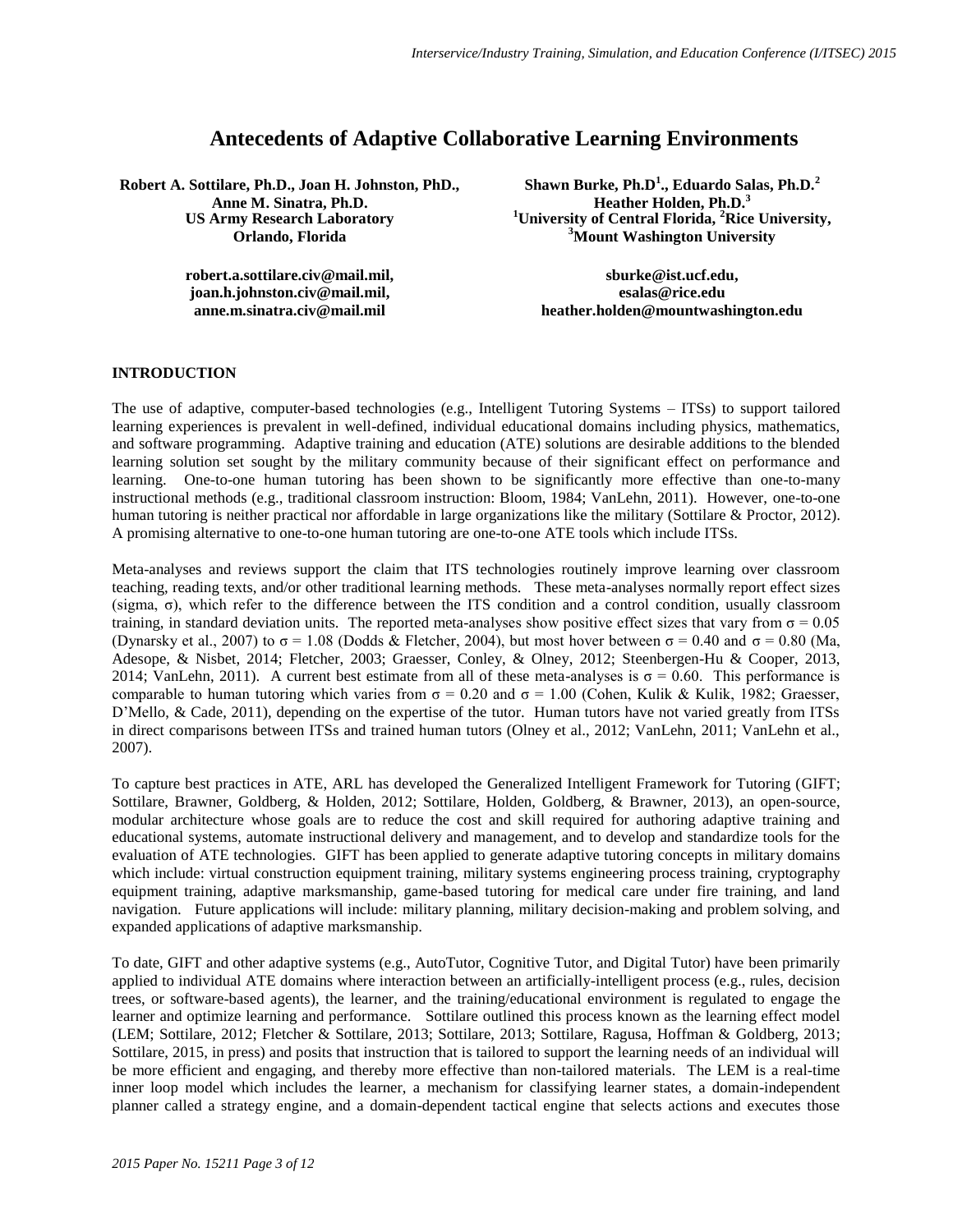actions. This model has been demonstrated extensively for task domains involving individual learners via GIFTbased tutors.

However, since the preponderance of military tasks are executed at the unit level (e.g., fire teams, squads, and platoons), the military also desires to apply ATE technologies to collaborative learning and team training task domains (Sottilare, Holden, Brawner, & Goldberg, 2011; U.S. Army Training and Doctrine Command, 2011). While GIFT has been driven by extensive prior ITS research and is designed to be adaptable for a range of individual task domains, we saw a need to adapt and grow GIFT to support adaptive collaborative learning. Adaptive collaborative learning occurs when multiple learners interact with a tutoring mechanism (Figure 1) which guides progress toward learning objectives through interaction with learners (e.g., support and direction) and interaction with the learning environment (e.g., changing the challenge level of the scenario). During these experiences, the challenge level of the scenario is driven by the shared states (e.g., cognitive, affective, physical) and team performance.



**Figure 1. Updated Learning Effect Model for Team Adaptive Training and Education**

The major challenge in applying ATE technologies to collaborative learning and team training is the ability to accurately model critical dimensions of team behavior, cooperation, and shared cognition with respect to their effect on outcomes like team learning. In simple terms, we define team learning to include the growth of team members in terms of their knowledge and skill acquisition. To this end, we evaluated potential antecedents of successful collaborative instruction in the literature through a large-scale meta-analysis and evaluated them in terms of a teambased LEM.

# **METHODOLOGY**

The methodology employed to conduct our team learning meta-analysis includes a search process, search terms, a coding process, and finally an analysis process. The following search parameters were selected: (1) a finite search period 2003-2013, (2) sources include peer-reviewed journals and conference proceedings, (3) databases searched include PsycInfo, Defense Technical Information Center (DTIC), and ProQuest, (4) use of snowball approaches whereby the reference lists of identified articles such as meta-analyses, major reviews, other articles that are found in the initial search are also reviewed for additional sources, and (5) disciplines searched include psychology, healthcare, military, organizational behavior, and sports.

The following terms were used as the primary search terms for the initial review: performance, competency, trust, cognition, affect, communication, intelligent tutoring, human-computer interaction, virtual human, mood, emotion, skill, knowledge, ability, responsibilities, roles, distributed, virtual, after action review, feedback, leadership,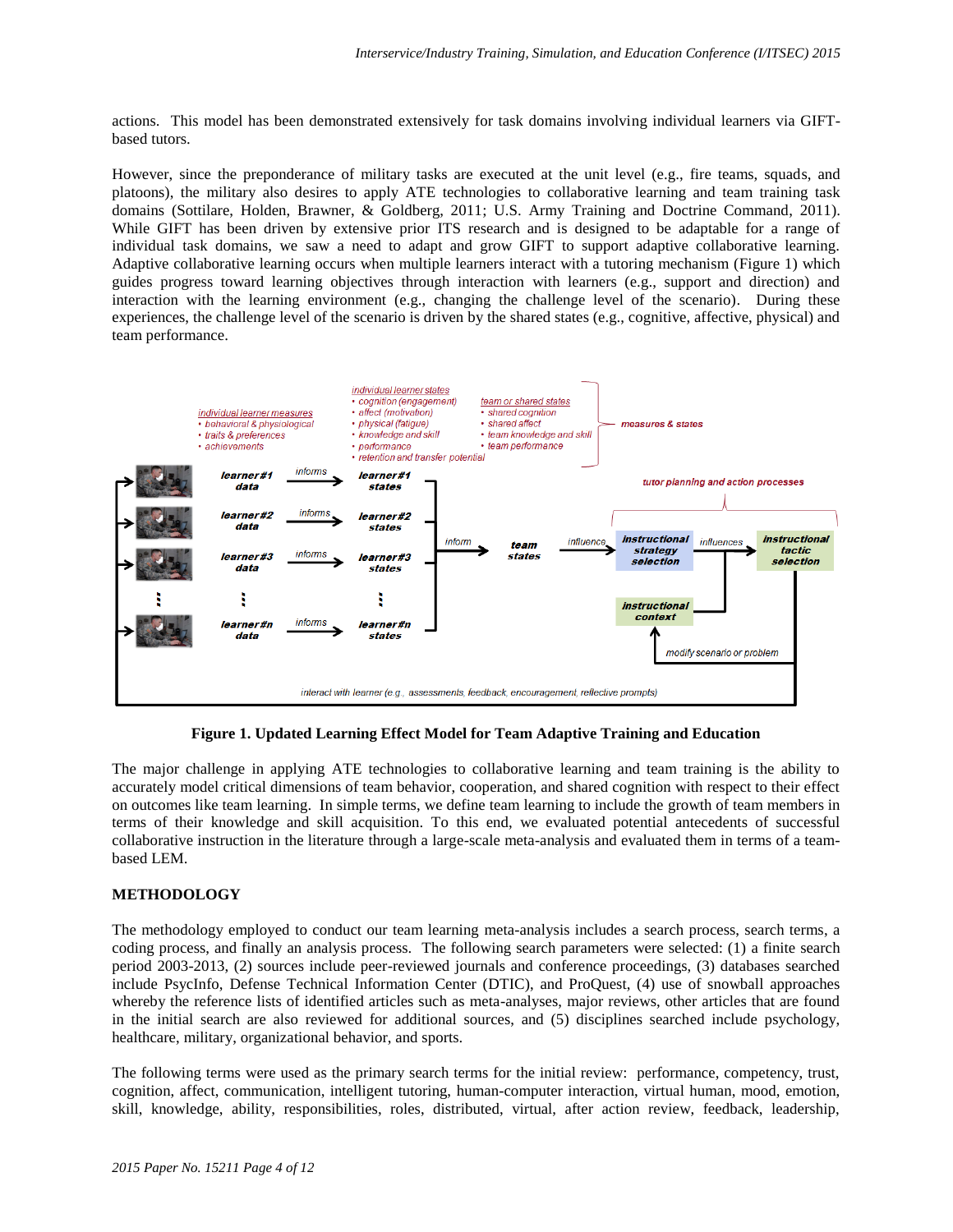cohesion, personality, and effectiveness. Each of these terms were paired with the following units of analysis: team, unit, group, squad, and crew and the following were used as secondary search terms: progress, goals, experience, perceptions, engagement, boredom, confusion, frustration, situation awareness, training, coordination, collaboration, motivation, cohesion, learning, leadership, training, building monitoring, goal setting, instructional strategies, debriefing, decision making, event-based training, mental models (team, shared), processes, shared cognition, simulation based training, development, transactive memory systems, backup behavior, planning, coordination, action, and transition. These were again paired with the following units of analysis: team, unit, group, squad, and crew. This resulted in identification of over 5,000 articles to be reviewed at a more detailed level. In order to increase the percentage of relevant articles, we conducted a secondary search with new search terms including, 'teams and learning', 'teams and satisfaction', 'teams and viability', 'teams and performance'. This search yielded approximately 6,000 articles. After cross-referencing the articles from these search terms with the previous ones to avoid coding duplicates there were approximately 5,991 unique articles to code.

The final dataset for the quantitative analysis process represented approximately 313 articles which met the final criteria set forth for the meta-analytic portion of the review. This resulted in over 10,000 effect sizes prior to composites being created. For the actual quantitative analysis, we followed the Hunter and Schmidt (2004) guidelines for a random-effects meta-analysis of correlations. The calculation of the composite correlations and all analyses were performed using SAS Enterprise Guide 6.1 and SAS macros that executed original syntax as well as syntax modified from Arthur, Bennett, and Huffcut (2001). Our results included a sample-weighted mean point estimate of the study correlations (r) as well as the corresponding 95% confidence interval (which expresses the amount of error in r that is due to sampling error and is used for statistical significance testing). We also include the number of independent samples (k) and cumulative sample size (N) included in the calculation of the correlation (rc) after correcting for unreliability in the predictor and criterion. Corrections for unreliability were performed using only the reliabilities reported in each article—no data was imputed. The scope of this paper is limited to team learning.

Once the quantitative coding process was complete we began to extract themes from those qualitative articles identified in the original search (e.g., the original 6,000 articles). Themes were extracted with respect to antecedents to and moderators/mediators of key relationships involving the four targeted outcomes: team viability, team satisfaction, team learning, and team performance. Here the focus was on identifying qualitative articles that were not represented in the quantitative database. This resulted in a total of 765 articles with the primary outcome foci being as follows: 516 on performance, 180 on learning, 66 on team satisfaction, and 3 on viability. The numbers presented for each outcome are actually conservative as articles often discussed multiple outcomes and the numbers reflected here represent duplicate articles having been removed from the search.

# **RESULTS – ANTECEDENTS OF TEAM LEARNING**

While aspects of this meta-analysis may not be surprising to many, the team instructional themes and associated antecedent behaviors uncovered by this meta-analysis provide an empirical basis from which to design future strategy engines and instructional policies within ATE systems and frameworks (e.g., GIFT).

Results of the meta-analysis indicated that cooperation and its associated states contributed the most variance to team learning. Specifically, psychological safety and trust accounted for 48% and 42%, respectively, followed by cohesion with 24%. However, these individual relationships are based on only one or two effect sizes so they should be interpreted with caution. Behavioral constructs were perhaps the most studied with regard to team learning, yet overall there were just five effect sizes. Coaching and leader behaviors had the next largest impact on team learning, accounting for 30% of the variance. Empowerment behaviors were identified as influencing learning. Communication and Coordination behaviors (mainly reflexivity) all accounted for significant portions of variance in team learning (i.e., 25%, 6%, and 13% respectively). Other behaviors that accounted for significant portions of variance in team learning, but based on just one effect size were: conflict (18%), conflict management (52%), and action/transition processes (7%, 4%). The quantitative review did not uncover any aspects of context, composition, or team cognition which could be subjected to meta-analysis.

The discussion that follows examines team learning with respect to findings in six theme groups within our metaanalysis: communication, coordination, conflict, coaching, cooperation, and context and composition.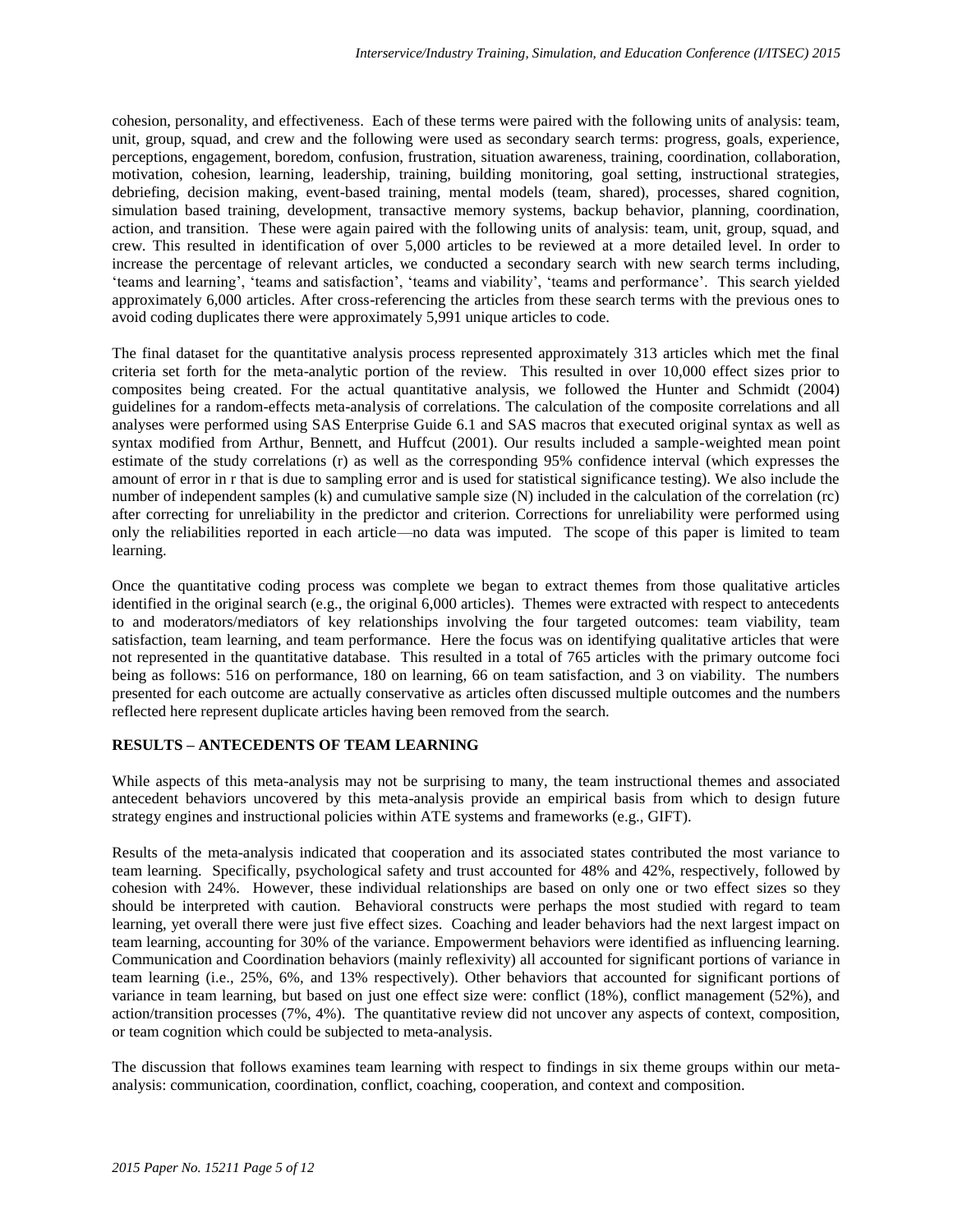#### **Cooperation Themes**

*Finding: psychological safety has a strong positive relationship to team learning*. Empirical results suggest that psychological safety is a prerequisite for team learning success. Stalmeijer, Gijselaers, Wolfhagen, Harendza, and Scherpbier, (2007) investigated team learning effectiveness and performance within teacher teams, and found a positive relationship among psychological safety and all aspects of team learning behavior. In fact, the correlation between psychological safety and learning effectiveness was .86 for one of the organizations studied. Trust, an aspect of psychological safety, has also been shown to influence team learning success (Stalmeijer et al., 2007; Pierce et al., 2006). Edmondson (2003) would also argue for the role that psychological safety occupies in facilitating the ease of team members speaking up and trying out new behaviors/strategies which, in turn, increases team learning. Meta-analytic results suggest further support for this relationship, although results are only based on a single effect size (ro=.69), explaining 48% of the variance in team learning . It should be noted that the variance noted here is most likely a conservative estimate as the meta-analytic correlation could not be corrected for measurement reliability as that information was unable to be obtained for both predictor and criterion.

*Finding: trust has a strong positive relationship to team learning.* Another commonly investigated cooperative state that has yet to be examined in great detail with respect to team learning is trust. This relationship did not emerge as a theme during the qualitative review, yet some support is offered for its inclusion as a theme based on the metaanalytic results. Meta-analytic results indicate that it has a strong positive relationship to team learning (ro=.65), explaining 42% of the variance in team learning. It should be noted that the variance included here is most likely a conservative estimate as the meta-analytic correlation could not be corrected for measurement reliability as that information was unable to be obtained for both predictor and criterion.

*Finding: cohesion has a tentative moderate positive relationship to team learning.* Cohesion has a long history of being related to positive team outcomes; however, it did not appear as a commonly investigated antecedent to team learning within the qualitative review. Even within the meta-analytic database there was only one study that was found to examine the relationship between cohesion and team learning. Results, based on that study, suggest that cohesion has a moderate to strong relationship with team learning ( $\rho$ =.49), explaining 24% of the variance.

#### **Coaching Themes**

*Finding: effective team leadership is positively related to team learning.* Effective leadership is an antecedent to team learning. This includes continuous evaluation of learning outcomes and discussion of those outcomes with team members. An effective leader will assist the team in self-learning (Kozlowski, 1998), provide continuous feedback (Holmquist, 2007), and be motivational (Hoffman, Feltovich, Fiore, Klein, Missildine, & DiBello, 2010). Effective leaders are also adaptive in that they easily shift between these roles and alter them to serve the team's learning needs (Klein & Kozlowski, 2008). Additionally, meta-analytic results by Burke, Stagl, Klein, Goodwin, Salas, and Halpin (2006) found that person-focused leadership behaviors were strongly related to team learning and that empowerment behaviors accounted for approximately 30% of the variance in team learning.

*Finding: leader coaching behaviors must be done at the correct temporal point in the team's life span to have maximal learning effectiveness.* Hackman and Wageman (2005) define team coaching as, "direct interaction with a team intended to help members make coordinated and task-appropriate use of their collective resources in accomplishing the team's work" (p. 269). Hackman and colleagues argue that there are three broad classes of coaching behaviors (i.e., motivational, strategy-focused, and educational) and that their instrumentality varies dependent on temporal factors. While all three are important, perhaps most relevant to facilitating team learning are the latter two. Strategy-focused coaching behaviors are those which focus on the development of members' knowledge and skill. It has been argued that the end of the performance period is when teams will engage in reflection and this is when they will also have the greatest amount of data from which to explore learning opportunities based on individual and collective reflection and feedback which are indicative of educational coaching behaviors (Hackman & Wageman, 2005). These types of leader behaviors serve to cause team members to metacognitively reflect on the past performance actions in a systematic manner such that team learning can occur. Team self-correction is one such educational strategy that has been shown to increase learning in teams (e.g., Smith-Jentsch et al., 1998). In contrast, educational coaching behaviors are those which tend to be more strategic in nature and are often the most helpful at the team's midpoint where research has shown (Gersick, 1988) that teams have a natural tendency to reflect on how strategy is working compared to the team's endpoint.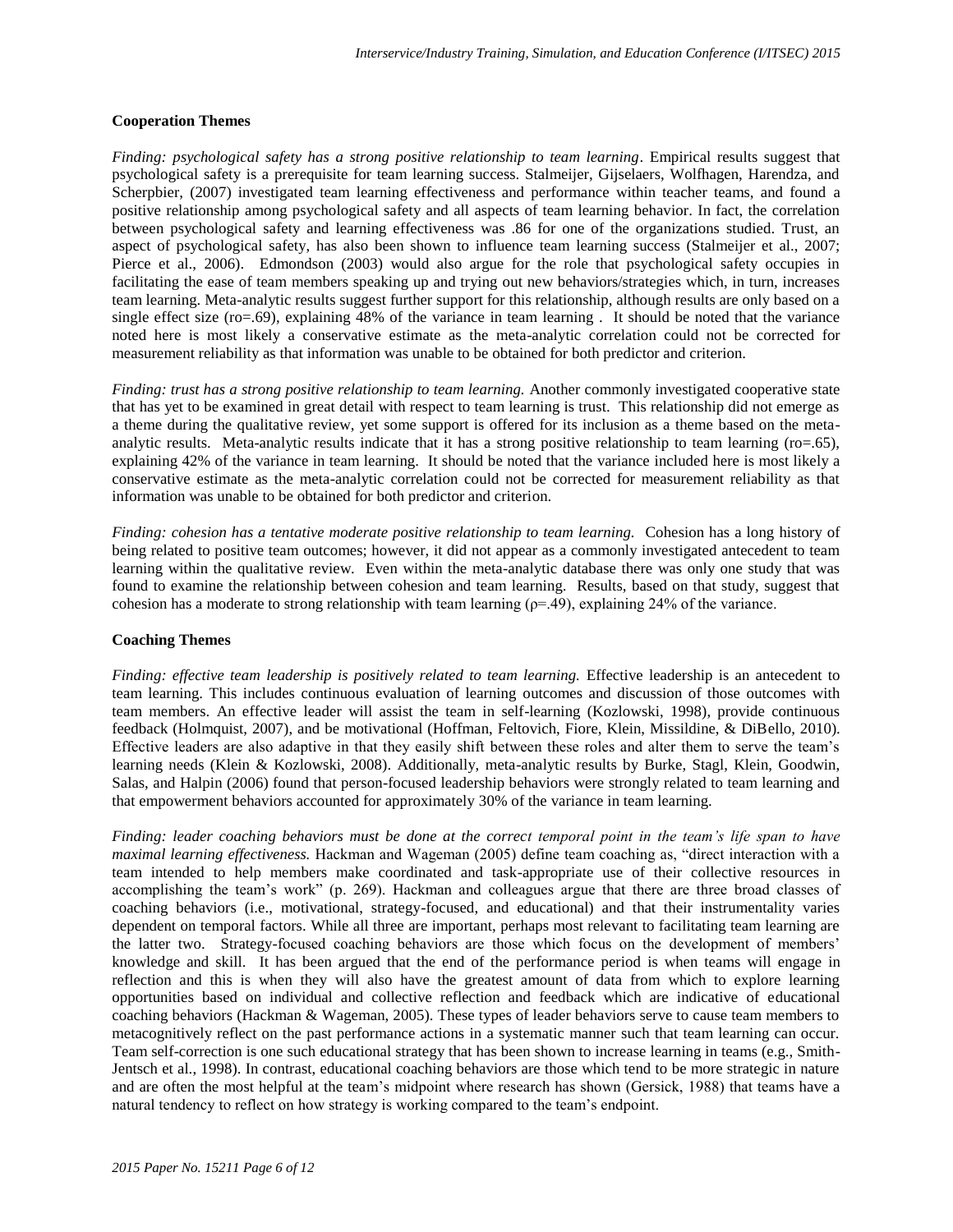#### **Communication Themes**

*Finding: communication has a strong positive relationship with team learning.* When a team is involved in efforts to learn, not only are team members interacting with the learning content, but they also have the opportunity to learn from each other. This places importance on the team's ability for social interaction with one another. Through communication and interaction with fellow team members, team members are able to learn from one another leading to increases in cognitive skill development, knowledge, and understanding (Ardaiz-Villanueva, Nicuesa-Chacon, Brene-Artazcoz, de Acedo-Lizarraga, & de Acedo-Baquedano, 2011).

Effective communication is an antecedent to team learning. This includes communication between team members, as well as communication between team leaders and members. Effective communication between team leaders and members involves leaders giving feedback during the learning process (Hawley & Mares, 2007). Discussion and reflection of feedback between team members can further enhance learning (Helstad & Lund, 2012; Holmquist, 2007). Meta-analytic results support the findings put forth in the qualitative literature in that communication was found to explain a significant 25% of the variance in team learning ( $\rho$ =.50).

*Finding: collaborative learning facilitates positive learning outcomes.* Collaborative learning leads to higher learning outcomes. Collaborative learning is achieved by sharing expertise, sharing knowledge, and actively participating in the team. Collaborative learning may be increased by motivational instruction (Hoffman, Feltovich, Fiore, Klein, Missildine, & DiBello, 2010). Two things that may interrupt collaborative learning are performance pressure and nonparticipation. The process of sharing expertise may be impeded by increased performance pressure (Gardner, 2012), which may then affect the learning process. Nonparticipation directly interferes with the learning process (Karpova, Jacobs, Lee & Andrew, 2011).

#### **Coordination Themes**

*Finding: coordination has a small to moderate positive relationship with team learning.* Although team coordination did not emerge as a theme based on the qualitative review for the time period covered, it does emerge based on the quantitative review. Meta-analytic results indicate that coordination accounts for a significant 6% of the variance in team learning  $(\rho = 25)$ .

*Finding: reflexivity has a moderate positive relationship with team learning.* Reflexivity or "the extent to which team members collectively reflect on and adapt their team's objectives, strategies, and processes" (Tjosvold, Tang, & West, 2004, p. 542) did not emerge as a theme based on the qualitative review, but does when examining the quantitative review. Meta-analytic findings, based on two effect sizes, indicate that reflexivity explains a significant 13% of the variance in team learning ( $p=36$ ). While not reflected in the qualitative review the relationship between reflexivity and team learning makes conceptual sense and is in line with the work on team self-correction (Smith-Jentsch, Cannon-Bowers, Tannenbaum, & Salas, 2008).

#### **Conflict Themes**

*Finding: conflict has a tentative moderate negative relationship with team learning.* In looking at the qualitative literature during the time period covered by this review, team conflict did not emerge as a theme with regard to team learning. However, in examining the quantitative literature, one study examined this relationship and met the criteria to be included in the meta-analytic review. Results suggest that conflict has a moderate negative relationship with team learning (ρ=-.43) explaining 18% of the variance. However, given that this did not emerge as a theme based on the qualitative literature and the finding is represented by only one study in the meta-analytic database, we posit this theme as tentative. This result should be interpreted with caution.

On a related note, conflict management was found to explain a significant 52% of the variance in team learning  $(p=.72)$ . While meta-analytic results suggest a strong positive relationship between conflict management and team learning, this finding was based on only one effect size. Therefore, it should be interpreted with caution and is not being given its own theme. However, it does make theoretical sense from the standpoint that the management of conflict should facilitate the information sharing and interactions which facilitate team learning.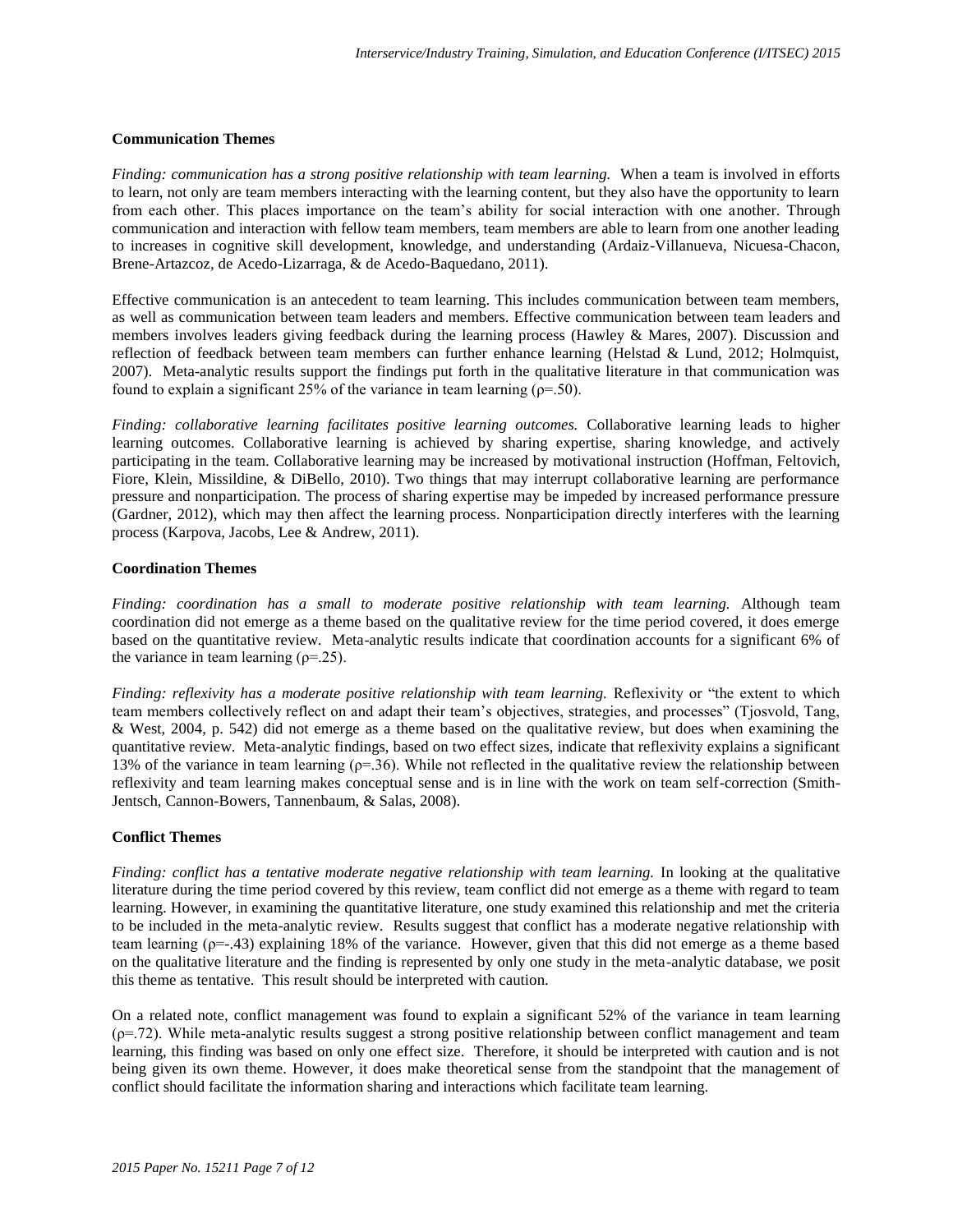## **Context and Composition Themes**

The extraction of themes with regard to the role of context and composition in relation to team learning has been conducted primarily based on qualitative review. The predominant amount of quantitative studies that were identified for inclusion in the meta-analytic database do not have the number of effect sizes that would be needed to conduct moderator analysis that would empirically investigate the role of context. The following findings related to context and composition themes were discovered:

- *The climate of the team will facilitate learning*
- *Organizational climate influences learning effectiveness*
- *The degree of virtuality can impact the team's learning process*
- *Simulation fidelity and immersion can play an important role in team learning efforts*
- *Compositional factors may influence team learning processes through means of psychological safety*
- *Composition of learning styles of the team members can facilitate collaborative learning*
- *Cultural diversity may facilitate team learning (if information sharing barriers are overcome)*
- *Role diversity in a collaborative task can provide multiple perspectives, facilitating learning for team members*

# **Relationships between Team Learning Antecedents**

An examination of the meta-analytic correlations indicate that the covariance among the key constructs which are significantly related to team learning varies greatly dependent on the particular construct of interest.

Some of the strongest positive relationships are seen with respect to: (1) psychological safety and collective efficacy ( $\rho$ =.76), (2) cohesion and trust ( $\rho$ =.70), (3) communication with conflict management ( $\rho$ =.68) and trust ( $\rho$ =.68). A strong negative relationship is seen between psychological safety and conflict management ( $\rho$ =-.82). While weak relationships (non-significant relationships) are seen with respect to: communication and conflict ( $p=-.09$ ), trust and coordination ( $\rho$ =.03).

# **DEVELOPING ATE GUIDELINES**

Understanding the influence of team behaviors in the themes discussed above is one step in a larger process. If we understand how these themes influence team learning, we can use them to improve the effectiveness of team instruction by providing timely, targeted, and effective interactions with learners and the ATE environments. The next step in our research is to develop ATE policies and guidelines based on the findings noted above and conduct experiments to validate the accuracy and consistency of the decisions made by ATE systems. To do this we must be able to measure the behaviors in the themes noted and then be able to select appropriate actions that will optimize learning either by initiating or maintaining desirable behaviors, or ending undesirable behaviors.

For example, our findings that *effective communication has a strong positive relationship with team learning* may be used to generate multi-agent policies that track communications between team members. Understanding that communication is happening on a regular basis between team members with interdependent roles may be enough. However, it may be necessary for ATE systems to assess the level of effectiveness of each expected communication in terms of its potential influence on positive states or mitigation of negative states with respect to team learning.

Behavioral and physiological measures as well as progress toward learning objectives may be captured and analyzed to inform individual learner states. Assessment of team states through behaviors, roles and tasks are more complex (Bonner, Gilbert, Dorneich, Burke, Walton, Ray, and Winer, 2015). In the case of our team communication model, we are interested in communication performance. The individual communication performance states are domain-specific and composed of attributes which include: a communication partner, when the communication occurred, what was said, where it was said, and perhaps why it was said (e.g., motivation for communication). The communication performance of all the team members along with the other learner states and traits is used to develop a shared communication state for the team. Based on the team communication state, the ATE system selects an optimal strategy (plan for action). In our example, the ATE system may decide to implement a tactic to provide feedback to the team, provide feedback to selected members, or modify the scenario or problem to increase/decrease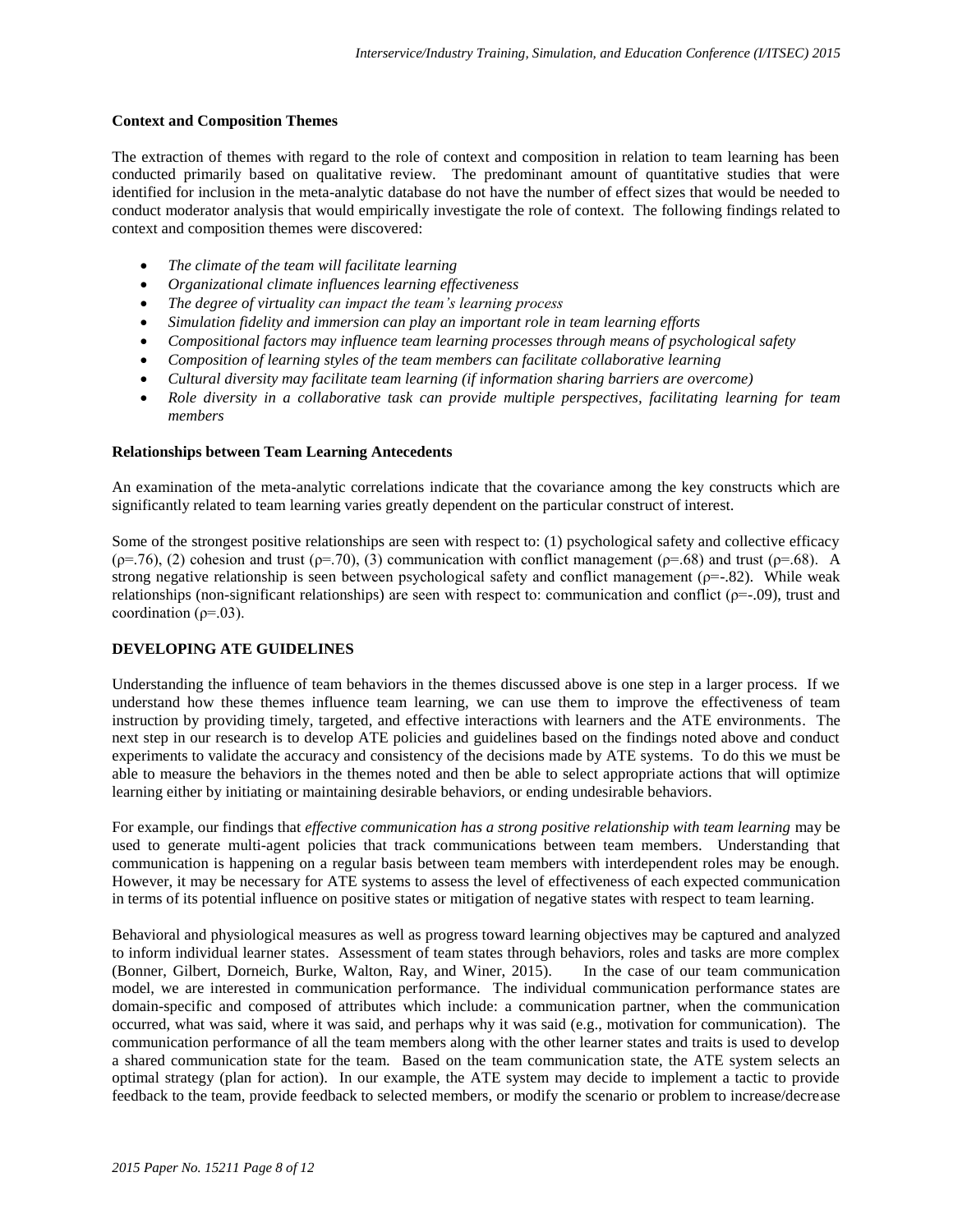the challenge level. How selections are made can vary from rules to decision trees to Markov decision processes (MDPs), but the central focus is for the ATE system to make decisions which optimize deep learning within the team. According to Puterman (2014), MDPs, also known as stochastic dynamic programs or stochastic control problems, are models for making decisions when outcomes are uncertain. This certainly fits well with our ATE system definition since our evaluation of learner states is less than 100% accurate. MDP models include current and future states, actions available, rewards associated with actions, and transition probabilities. Policies or strategies govern which optimal action to choose under every decision encountered.

The adaptive instructional process can be generalized for each learner in a team as shown in the MDP pictured in Figure 2. Each learner is determined to have an initial state from which a finite number of actions  $(A_1, A_2,$  and  $A_3)$ are available to the learner. Taking a specific action will result in a probability of moving from their current state to a new state or remaining in their current state. The new state may be optimal for long term team learning (green learner states) or it may not be (pink learner states).



**Figure 2. Markov Decision Process for Individual Team Members**

For example, at State 0, learner 1 selects action 3, and moves to State 3, a suboptimal state for team learning. In State 3, it may not be possible for Learner 1 to self-regulate and move out of this suboptimal state without help. In this case, the ATE agent recognizes this learner is in a suboptimal state and takes action  $(TA_1)$  which results in three possible outcomes: movement to State 4 (optimal), movement to State 5 (new suboptimal state) or remaining in State 3 (suboptimal) until such time that either the learner or the ATE agent initiates an action that moves them to a new state. Blue arrows indicate progress while black arrows indicate stagnation or regression. The numbers in the decision process indicate the probability of the learner moving from one state to another based on a given action.

# **RECOMMENDATIONS AND FUTURE RESEARCH**

Most traditional ATE systems are time consuming and costly to develop. By adding the requirement of developing team-based ATE, a difficult problem has become even more complex. In order to tackle the problem it is important to start with a strong foundation in the literature. The findings of this meta-analysis can be used as an initial basis to structure and develop team-based adaptive instructional strategies and policies. The integration of findings from our quantitative review and its application to ATE agents is a promising avenue for future research. Currently, these models are still under development and we urge others to work on fine-tuning, validating, and increasing the complexity of behavioral and physiological measures.

First, we call for attention to the idiosyncrasies that may occur when ATE systems are targeting a team rather than just an individual. Models for an expanding variety of individual training domains (e.g., military planning, military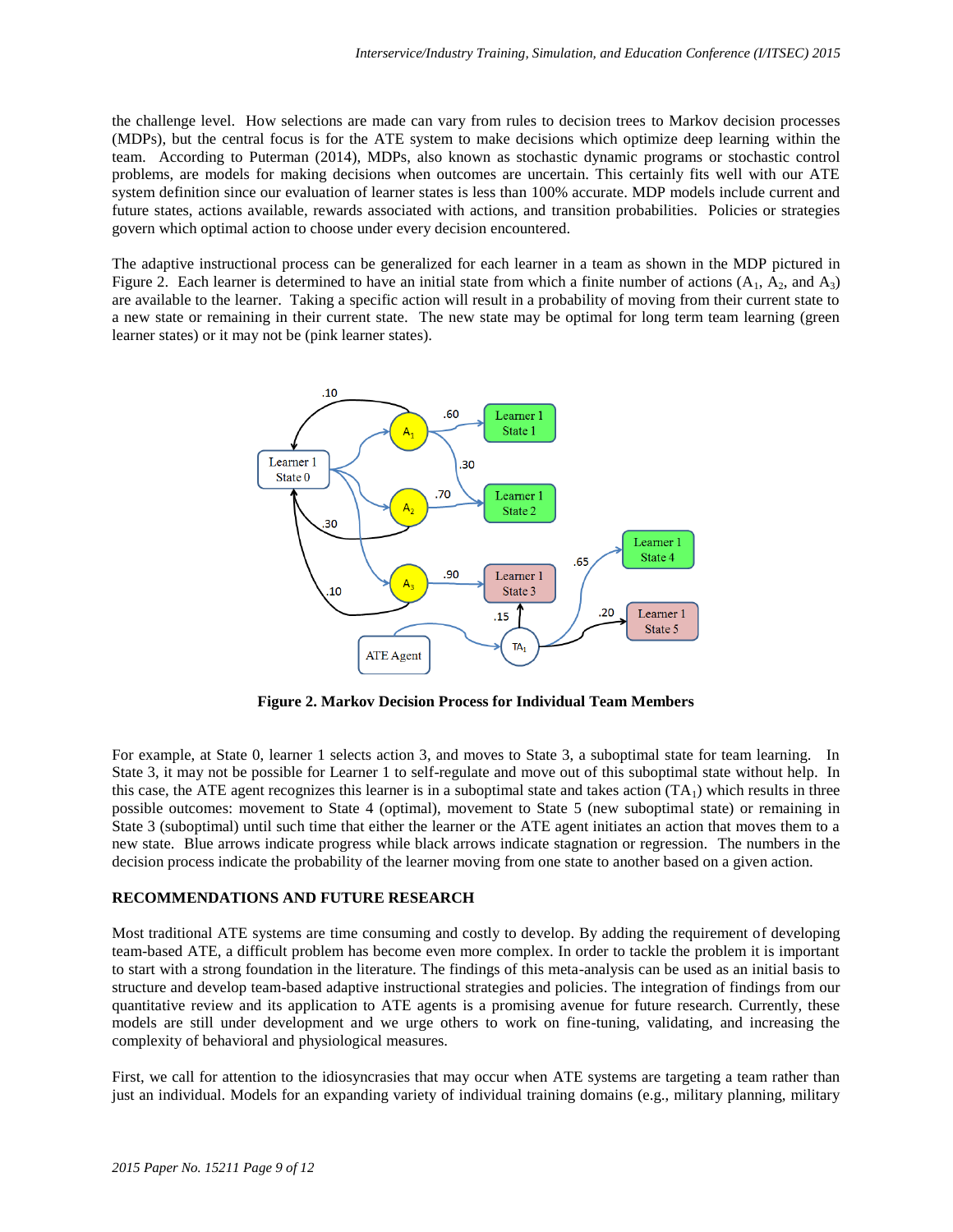decision-making and problem solving, and adaptive marksmanship) are beginning to emerge through GIFT. However, applying individual-focused findings and expanding to a higher level of analysis for team brings a number of challenges. For instance, it is important to test whether the individual-level links are homologous to the teamlevel (e.g., increasing individual's knowledge will also increase team's knowledge?). Second, a number of boundary conditions is likely to emerge that may hinder or enhance the shared states and team learning. Even though we identify communication, collaborative learning, coordination, reflexivity, conflict, conflict management, coaching, psychological safety, trust, and cohesion as facilitators of team learning, contextual and compositional variables still play a role that should be further explored (e.g., virtuality, climate, composition of learning styles, etc.). Consequently, a more thorough investigation of moderators for each link can provide us with a better understanding of systematic differences. Third, we urge researchers to invest on in examining a broader picture on how teams work. During ATE experiences, ITSs will have to deal not only with the progression of a learner, but also with the shared learning and the pattern in which the learning trajectory takes with each team. The research discussed in this paper has started to shed some light on the potential to facilitate team learning, but future research should address the gap of understanding how these constructs work simultaneously. The development of effective software-based agents for adaptive systems requires a great level of specificity and complexity. In this vein, initial steps are being taken within the GIFT framework to support team-based tutoring and research (Walton, et al., 2014).

### **REFERENCES**

- Andres, H. P. (2011). Team learning and reflexivity in technology-mediated collaboration. *International Journal of Management*, *7*, 22-36.
- Andres, H. P. (2013). Team cognition using collaborative technology: a behavioral analysis. *Journal of Managerial Psychology*, *28*(1), 38-54.
- Ardaiz-Villanueva, O., Nicuesa-Chacón, X., Brene-Artazcoz, O., de Acedo Lizarraga, M. L. S., & de Acedo Baquedano, M. T. S. (2011). Evaluation of computer tools for idea generation and team formation in project-based learning. *Computers & Education*, *56*(3), 700-711.
- Arthur, W., Jr., Bennett, W., Jr., & Huffcutt, A. I. (2001). *Conducting meta-analysis using SAS*. Mahwah, NJ: Erlbaum.
- Bloom, B. S. The 2 Sigma Problem: The Search for Methods of Group Instruction as Effective as One-to-One Tutoring. *Educational Researcher* 1984, 13 (6), p. 6.
- Bonner, D., Gilbert, S., Dorneich, M. C., Burke, S., Walton, J., Ray, C., & Winer, E. (2015, February). Taxonomy of Teams, Team Tasks, and Tutors. In*Generalized Intelligent Framework for Tutoring (GIFT) Users Symposium (GIFTSym2)* (p. 189).
- Burke, C. S., Stagl, K. C., Klein, C., Goodwin, G.F., Salas, E., & Halpin, S.M. (2006). What type of leadership behaviors are functional in teams? A meta-analysis. *The Leadership Quarterly, 17*, 288-307.
- Chang, Y., & Mark, B. (2011). Moderating effects of learning climate on the impact of RN staffing on medication errors. *Nursing Research*, *60*(1), 32-39.
- Chio, K. S. (2012). Effective practices in providing online, in‐service training to health professionals in low‐resource settings. *International Journal of Training and Development*, *16*(3), 228-234.
- Cohen, P. A.; Kulik, J. A.; Kulik, C.L.C. Educational Outcomes of Tutoring: A Meta-Analysis of Findings. American Educational Research Journal 1982, 19, 237–248.
- Dodds, P., & Fletcher, J. D. (2004). *Opportunities for new" smart" learning environments enabled by next generation Web capabilities*. *Journal of Educational Multimedia and Hypermedia, 13*(4), 391-404.
- Drake-Bridges, E., Strelzoff, A., & Sulbaran, T. (2011). Teaching marketing through a micro-economy in virtual reality. *Journal of Marketing Education*, *33*(3), 295-311.
- Dynarski, M., Agodini, R., Heaviside, S., Novak, T., Carey, N., Campuzano, L., ... & Sussex, W. (2007). Effectiveness of Reading and Mathematics Software Products: Findings from the First Student Cohort. Report to Congress. Washington, DC: Institute of Education Sciences.
- Edmondson, A. C. (2003). Speaking up in the operating room: How team leaders promote learning in interdisciplinary action teams. *Journal of Management Studies*, *40*(6), 1419-1452.
- Ely, R. J., Padavic, I., & Thomas, D. A. (2012). Racial diversity, racial asymmetries, and team learning environment: Effects on performance. *Organization Studies*, *33*(3), 341-362.
- Erdem, M. (2009). Effects of learning style profile of team on quality of materials developed in collaborative learning processes. *Active Learning in Higher Education*, *10*(2), 154-171.
- Fletcher, J. D. (2003). Does this stuff work? A review of technology Used to Teach. *TechKnowLogia*, *5*(1), 10-14.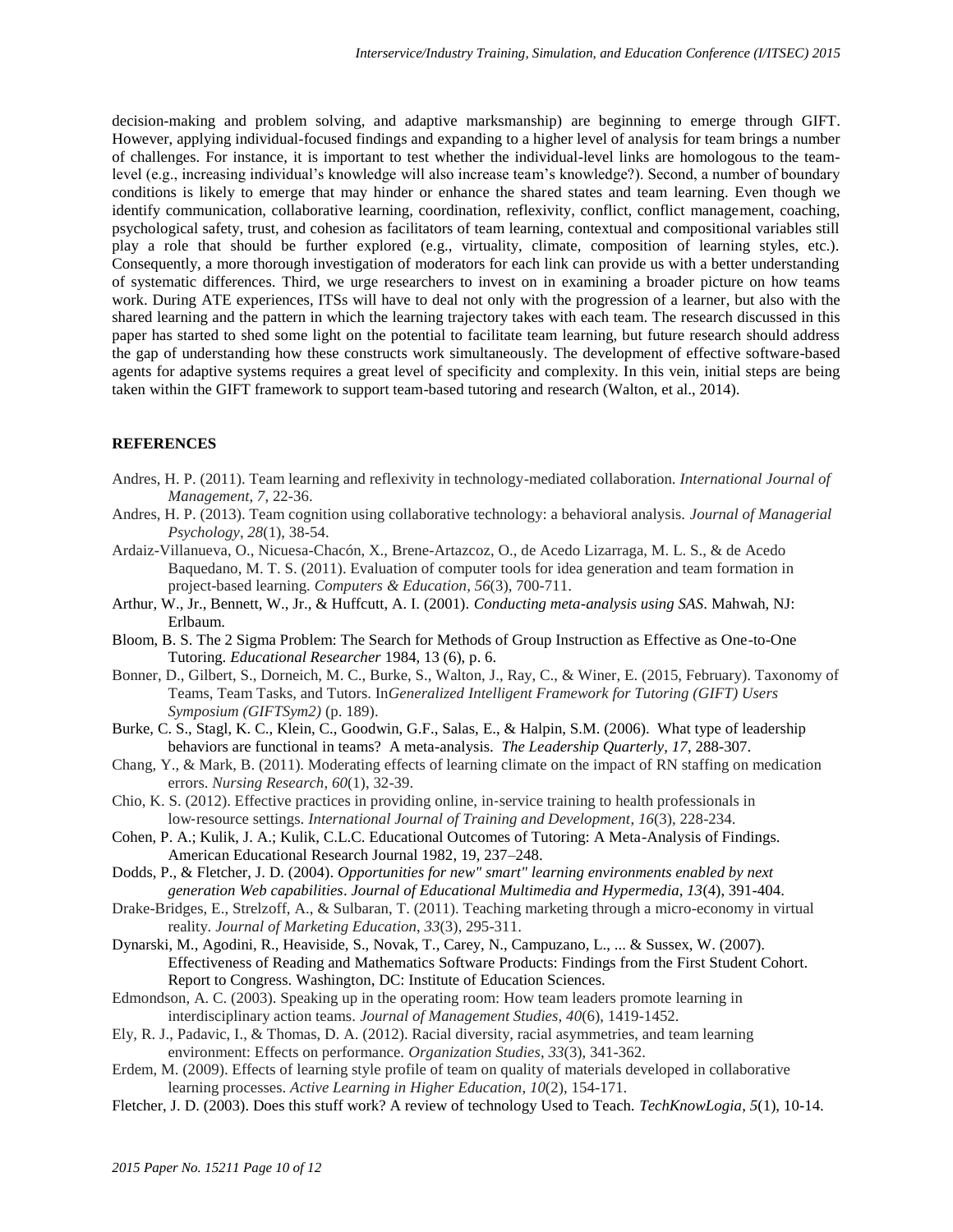- Fletcher, J. D. & Sottilare, R. (2013). Shared mental models and intelligent tutoring for teams. In R. Sottilare, A. Graesser, X. Hu, and H. Holden (Eds.) *Design Recommendations for Intelligent Tutoring Systems: Volume I - Learner Modeling.* Adelphi, MD: U.S. Army Research Laboratory.
- Fransen, J., Kirschner, P. A., & Erkens, G. (2011). Mediating team effectiveness in the context of collaborative learning: The importance of team and task awareness. *Computers in Human Behavior*, *27*(3), 1103-1113.
- Gardner, H. K. (2012). Performance pressure as a double-edged sword: Enhancing team motivation but undermining the use of team knowledge. *Administrative Science Quarterly, 57*(1), 1–46. Retrieved from 10.1177/0001839212446454
- Gersick, C. J. (1988). Time and transition in work teams: Toward a new model of group development. *Academy of Management journal*, *31*(1), 9-41.
- Graesser, A. C., Conley, M. W., & Olney, A. M. (2012). Intelligent tutoring systems. In S. Graham, & K. Harris (Eds.), APA Educational Psychology Handbook: Vol. 3. Applications to Learning and Teaching (pp. 451- 473). Washington, DC: American Psychological Association.
- Graesser, A. C., D'Mello, S., & Cade, W. (2011). Instruction based on tutoring. In R. E. Mayer & P. A. Alexander (Eds.), *Handbook of research on learning and instruction* (pp. 408-426). New York, NY: Routeledge.
- Guedes-Gondim, S. M., Puente-Palacio, K., & Borges-Andrade, J. E. (2011). Performance and learning in virtual work teams: Comparing Brazilians and Argentineans*. Revista de Psicología del Trabajo y de las Organizaciones, 27*(1), 31–41. Retrieved from 10.5093/tr2011v27n1a4
- Hackman, J. R., & Wageman, R. (2005). A theory of team coaching. *Academy of Management Review*, *30*(2), 269- 287.
- Hawley, J. K., & Mares, A. L. (2007). *Developing effective adaptive missile crews and command and control teams for air and missile defense systems* (ARL-SR-149). Adelphi, MD: U.S. Army Research Laboratory.
- Helstad, K., & Lund, A. (2012). Teachers' talk on students' writing: Negotiating students' texts in interdisciplinary teacher teams. *Teaching and Teacher Education, 28*(4), 599–608. Retrieved from 10.1016/j.tate.2012.01.004
- Hoffman, R., Feltovich, P., Fiore, S., Klein, G., Missildine, W., & DiBello, L. (2010). Accelerated proficiency and facilitated retention: Recommendations based on an integration of research and findings from a working meeting. *Report on Grant FA8650-09-6033.* Florida Institute for Human and Machine Cognition, Pensacola, FL.
- Holmquist, M. (2007). Managing Project Transformation in a Complex Context. *Creativity and Innovation Management, 16*(1), 46–52. Retrieved from 10.1111/j.1467-8691.2007.00416.x
- Karpova, E., Jacobs, B., Lee, J. Y., & Andrew, A. (2011). Preparing students for careers in the global apparel industry: Experiential learning in a virtual multinational team-based collaborative project. *Clothing & Textiles Research Journal, 29*(4), 298–313. Retrieved from 10.1177/0887302X11421809
- Klein, K. J., & Kozlowski, S. W. (2008). Leadership: Enhancing team adaptability in dynamic settings. *Administration and Management.* Washington, D.C.: Storming Media. Retrieved from http://oai.dtic.mil/oai/oai?verb=getRecord&metadataPrefix=html&identifier=ADA493546
- Kozlowski, S. W. J. (1998) Training and developing adaptive teams: Theory principles, and research. In J. Cannon-Bowers, E. Salas (Eds.) *Making decisions under stress: Implications for individual and team training* (pp.115-153), Washington, DC: American Psychological Association.
- Ma, W., Adesope, O. O., Nesbit, J. C., & Liu, Q. (2014). Intelligent tutoring systems and learning outcomes: A meta-analytic survey. Journal of Educational Psychology, 106, 901-918.
- O'Dea, A., Rose, K. G., McHugh, A., Phillips, J. K., Throne, M. H., McCloskey, M., & Mills, J. A. (2006). *Global teams: Enhancing the performance of multinational staffs through collaborative online training* ( ARL-RR-1849). Arlington, VA: Army Research Institute for the Behavioral and Social Sciences.
- Orvis, K. A., Horn, D. B., & Belanich, J. (2006). *Videogame-based training success: The impact of trainee characteristics-Year 2* (ARI-TR-1188). Alexandria, VA: Army Research Institute for the Behavioral and Social Sciences.
- Pierce, L., Sutton, J., Foltz, P., Lavoie, N., Scott-Nash, S., & Lauper, U. (2006). *Technologies for augmented collaboration*. Aberdeen, MD: Army Research Laboratory (US).
- Puterman, M. L. (2014). *Markov decision processes: discrete stochastic dynamic programming*. John Wiley & Sons. Smith-Jentsch, K. A., Cannon-Bowers, J. A., Tannenbaum, S. I., & Salas, E. (2008). Guided team self-correction:
- Impacts on team mental models, processes, and effectiveness. *Small Group Research, 39*(3), 303-327. Sottilare, R., Holden, H., Brawner, K., & Goldberg, B. (2011). Challenges and Emerging Concepts in the
- Development of Adaptive, Computer-based Tutoring Systems for Team Training. *Proceedings from the Interservice/Industry Training Simulation & Education Conference*. Orlando, Florida, December 2011.